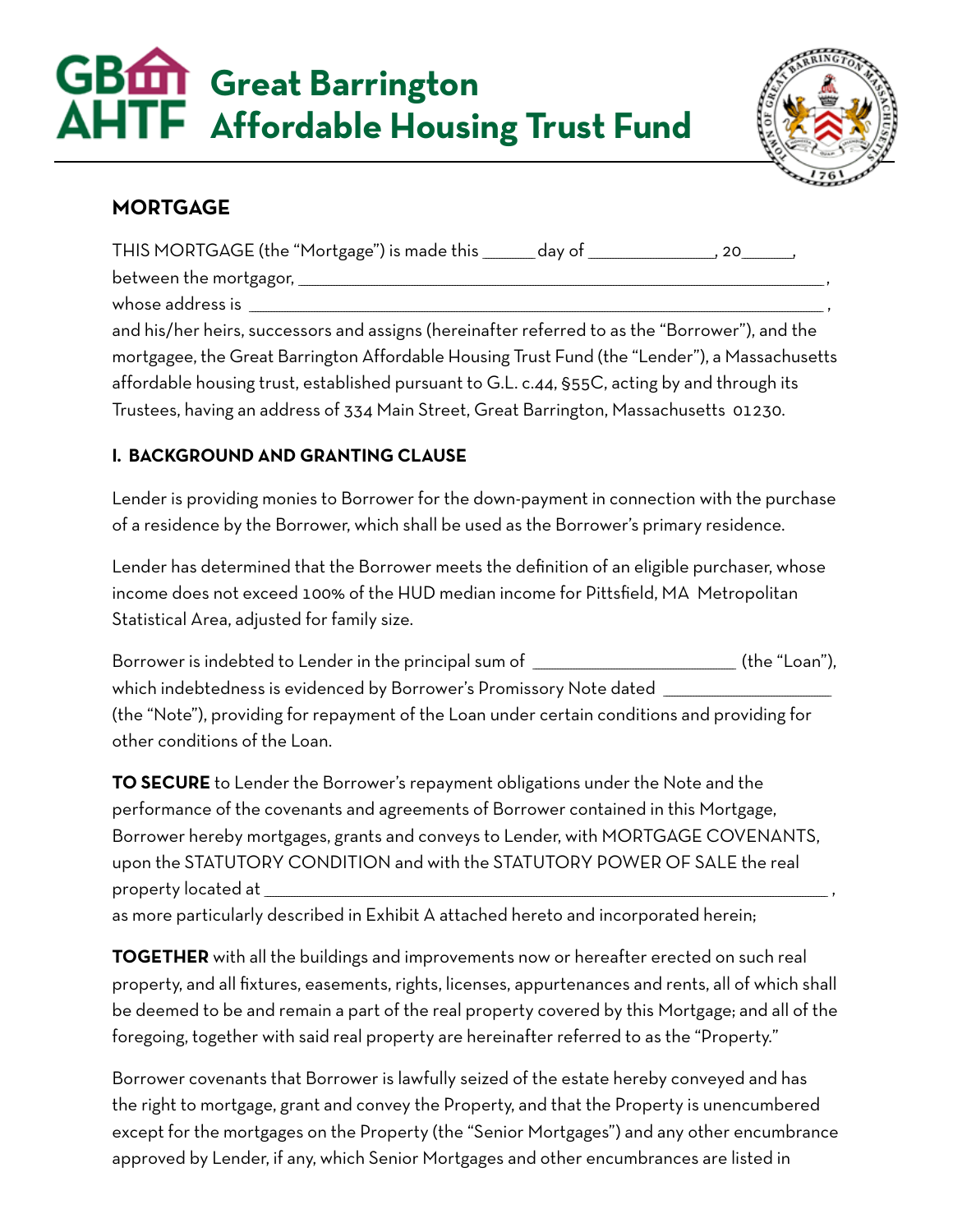#### page 2

Exhibit B, attached hereto and incorporated herein (the "Permitted Encumbrances"). Borrower warrants and covenants to defend the title to the Property against all claims and demands, subject to encumbrances of record.

## **II. COVENANTS**

Borrower and Lender covenant and agree as follows:

## **1. Repayment.**

In the event the Property that secures the Promissory Note is sold, the Borrower agrees to repay to the Lender the full amount of the Loan, UNLESS the sale price is lower than 90% of the price paid for Borrower's purchase of the Property, as verified by Lender.

The Lender is authorized to declare, at its option, the entire amount of the Loan immediately due and payable upon the happening of any of the following events:

**(A)** Nonperformance by the Borrower of any covenant, agreement, term or condition of this Mortgage, the Note, or any other agreement heretofore, herewith or hereafter made by the Borrower with the Lender.

**(B)** Failure of the Borrower to perform any covenant, agreement, term or condition in any instrument creating a lien upon the Property, or any part thereof, which shall have priority over the lien of this Mortgage.

**(C)** The Lender's discovery of the Borrower's failure in any application of the Borrower to the Lender to disclose any fact deemed by the Lender to be material, or the making therein, or in any of the agreements entered into by the Borrower with the Lender.

**(D)** The sale or other transfer of any kind or nature of the Property, or any part thereof, without the prior written consent of the Lender.

**(E)** The granting of any mortgages on the Property or any part thereof (other than this Mortgage and any Senior Mortgage), or refinancing any mortgage, including the Senior Mortgages, or the placing of any other encumbrance on the Property, without the prior written consent of the Lender, which consent may be withheld in the Lender's sole discretion.

**(F)** The appointment of a receiver or liquidator whether voluntary or involuntary, of the Borrower or any of the property of the Borrower, or upon the filing of a petition by or against the Borrower under the provisions of the Bankruptcy Act of 1898, as amended, or upon the making by the Borrower of an assignment for the benefit of the Borrower's creditors.

The Lender's failure to exercise any of its rights hereunder shall not constitute waiver thereof. All the events in this Paragraph enumerated upon the happening of any of which the Note shall become, or may be declared to be, immediately due and payable, are in this Mortgage called "Events of Default."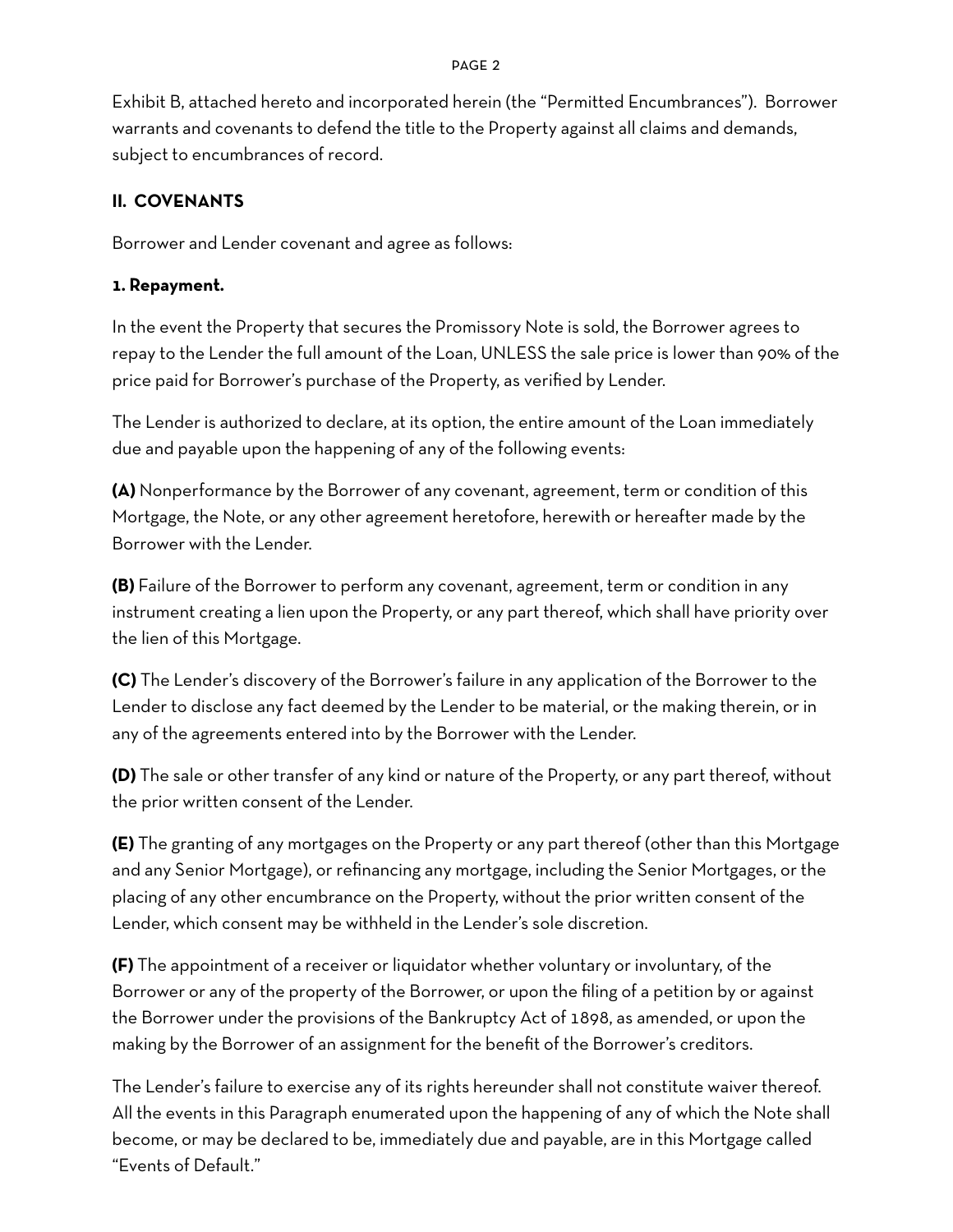**2. Prior Mortgages; Charges; Liens.** The Borrower shall perform all of the Borrower's obligations under the Senior Mortgages, including the Borrower's covenants to make payments when due. The Borrower shall pay or cause to be paid all taxes, assessments and other charges, fines and impositions attributable to the Property, which may attain a priority over this Mortgage and leasehold payments or ground rents, if any.

**3. Hazard Insurance.** The Borrower shall keep improvements now existing or hereafter erected on the Property insured against loss by fire and other hazards included within the term "extended coverage," for such periods as the Lender may require, subject to the terms and conditions of the Senior Mortgages.

All insurance policies and renewals thereof shall include a standard mortgage clause in favor of the Lender. The Lender shall have the right to hold the policies and renewals thereof, subject to the terms of any mortgage or other security agreement with a lien that has priority over this mortgage.

In the event of loss, the Borrower shall give prompt notice to the insurance carrier and to the Lender. The Lender may make proof of loss if not made promptly by the Borrower.

If the Property is abandoned by the Borrower, or if the Borrower fails to respond to Lender within thirty (30) days from the date notice is mailed by the Lender to the Borrower that the insurance carrier offers to settle a claim for insurance benefits, subject to the rights of the mortgagees under the Senior Mortgages, the Lender is authorized to collect and apply the insurance proceeds at the Lender's option either to restoration or repair of the Property or to the sums secured by this Mortgage.

**4. Preservation and Maintenance of Property.** The Borrower shall keep the Property in good repair and shall not commit waste or permit impairment or deterioration of the Property. If this Mortgage is a unit in a condominium or a planned unit development the Borrower shall perform all of the Borrower's obligations under the declaration or covenants creating or governing the condominium or planned unit development, and constituent documents.

**5. Protection of Lender's Security.** If the Borrower fails to perform the covenants and agreements contained in this Mortgage, or if any action or proceeding is commenced which materially affects the Lender's interest in the Property, the Lender, at the Lender's option, upon notice to the Borrower, may disburse such sums and take such actions as are necessary to protect the Lender's interest, and any expenses so incurred by the Lender, including reasonable attorneys' fees, shall be secured by this Mortgage.

**6. Inspection.** The Lender may make or cause to be made reasonable entries upon and inspections of the Property, provided that the Lender shall give the Borrower notice prior to any such inspection specifying reasonable cause therefor related to the Lender's interest in the Property.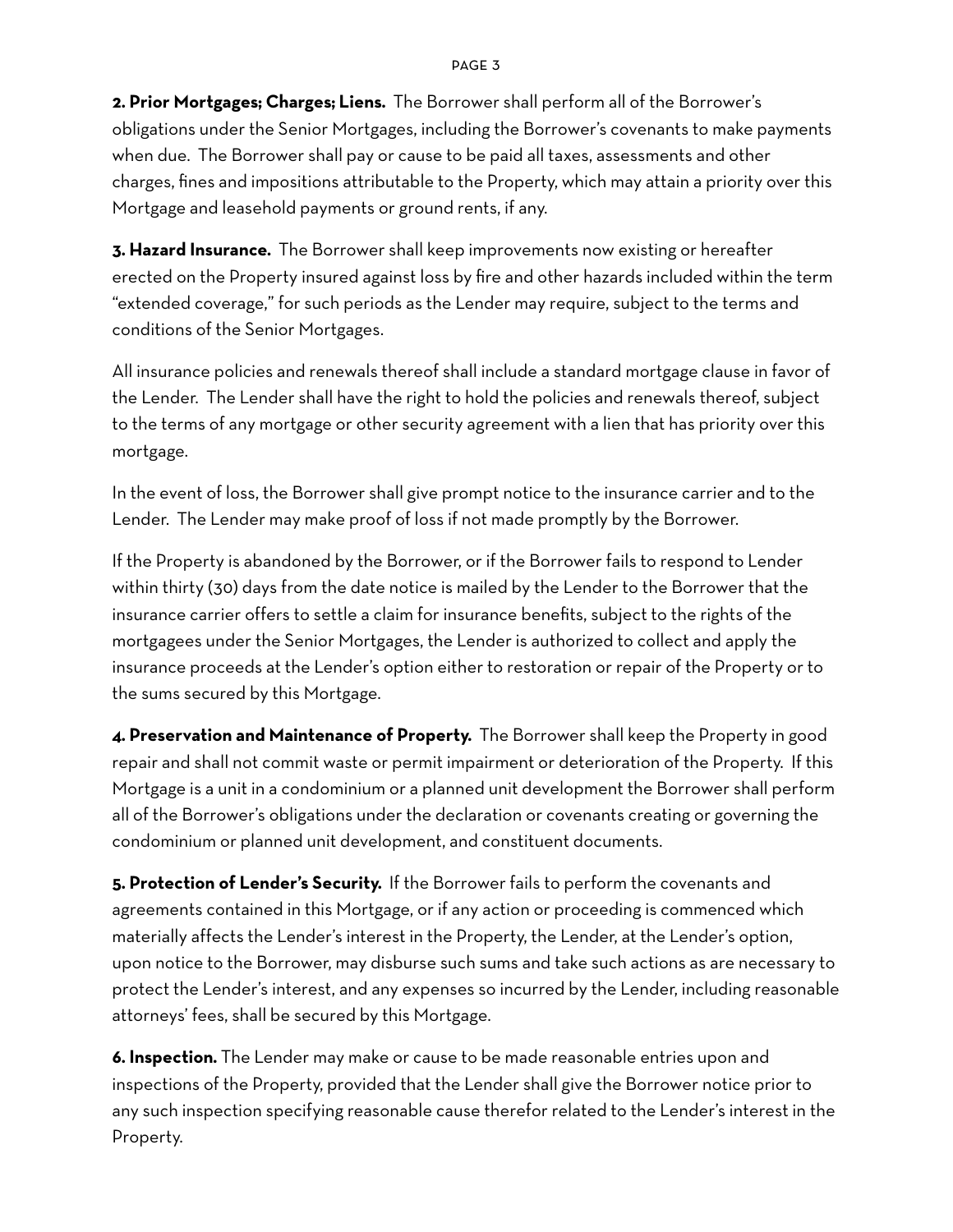**7. Condemnation.** The proceeds of any award or claim for damages, direct or consequential, in connection with any condemnation or other taking of the Property, or part thereof, or for conveyance in lieu of condemnation are hereby assigned and shall be paid to the Lender to the extent of the amount of the outstanding Loan, as provided in the Note, subject to the terms and conditions of the Senior Mortgages.

**8. Borrower Not Released; Forbearance By Lender Not a Waiver.** Extension of the time for payment or modification of the conditions of the terms for payment of the sums secured by this Mortgage granted by the Lender to any successor in interest of the Borrower shall not operate to release, in any manner, the liability of the original Borrower and Borrower's successors in interest. The Lender shall not be required to commence proceedings against such successor or refuse to extend time for payment or otherwise modify amortization of the sums secured by this Mortgage by reason of demand made by the original Borrower and Borrower's successors in interest. Any forbearance by the Lender in exercising any right or remedy hereunder or otherwise afforded by applicable law, shall not be a waiver of or preclude the exercise of any such right or remedy.

**9. Successors and Assigns Bound; Joint and Several Liability; Co-signers.** The Borrower's interest under the Note and this Mortgage may not be transferred, assigned, or assumed without the written consent of the Lender, which may be withheld in the Lender's sole discretion. The covenants and agreements herein contained shall bind, and the rights hereunder shall inure to, the respective successors and assigns of the Lender and the Borrower. All covenants and agreements of the Borrower shall be joint and several.

10. Notice. Except for any notice required under applicable law to be given in another manner, **(a)** any notice to the Borrower provided for in this Mortgage shall be given by delivering it or by mailing such notice by certified mail addressed to the Borrower at the Property or to such other address as the Borrower may designate by notice to the Lender as provided herein, and **(b)** any notice to the Lender shall be given by hand-delivery or certified mail to the Lender's address stated herein or to such other address as the Lender may designate by notice to the Borrower as provided herein. Any notice provided for in this Mortgage shall be deemed to have been given to the Borrower or the Lender when given in the manner designated herein.

**11. Governing Law; Severability.** This Mortgage shall be governed by the laws of the Commonwealth of Massachusetts. The foregoing sentence shall not limit the applicability of Federal law to this Mortgage. In the event that any provision or clause of this Mortgage or the Note conflicts with applicable law, such conflict shall not affect other provisions of this Mortgage or the Note which can be given effect without the conflicting provision, and to this end the provisions of this Mortgage and the Note are declared to be severable. As used herein, "costs," "expenses," and "attorneys' fees" include all sums to the extent not prohibited by applicable law or limited herein.

**12. Breach; Remedies.** Subject to the terms and conditions of the Senior Mortgages, upon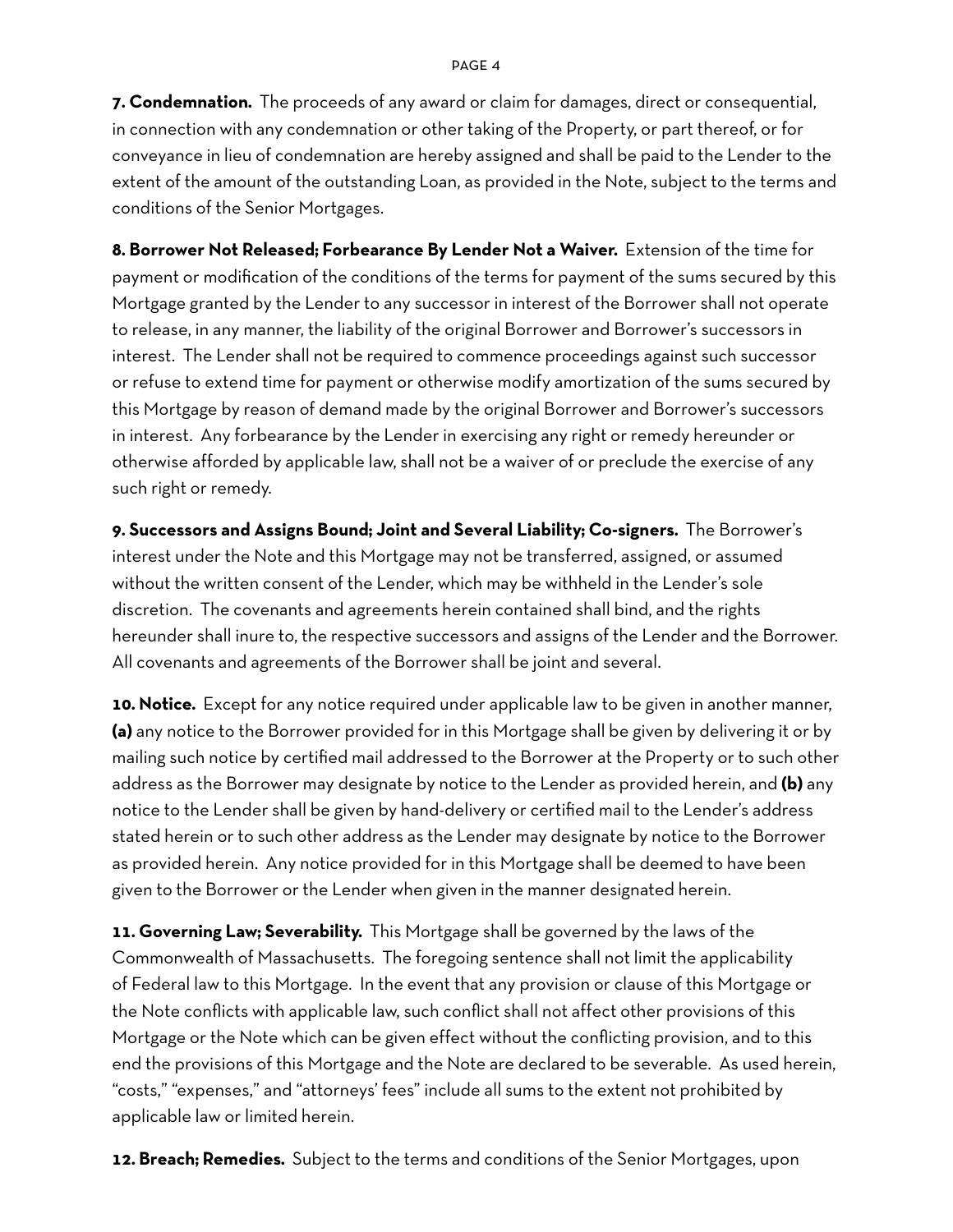#### page 5

the Borrower's breach of the STATUTORY CONDITION or any covenant or agreement of the Borrower in the Note or this Mortgage, including the covenant to pay when due any sums secured by this Mortgage, the Lender, prior to acceleration, shall give notice to the Borrower as provided in Paragraph 10 hereof specifying; **(a)** the breach; **(b)** the action required to cure such breach; **(c)** a date, not less than ten (10) days from the date the notice is mailed to the Borrower, by which such breach must be cured; and **(d)** that failure to cure such breach on or before the date specified in the notice may result in acceleration of the sums secured by this Mortgage and sale of the Property. The notice shall further inform the Borrower of the right to reinstate after acceleration and the right to bring a court action to assert the nonexistence of a default or any other defense of the Borrower to acceleration and sale.

If the breach is not cured on or before the date specified in the notice, the Lender, at the Lender's option, may declare all of the sums secured by this Mortgage to be immediately due and payable without further demand and may invoke the STATUTORY POWER OF SALE and any other remedy permitted by applicable law. The Lender shall be entitled to collect all reasonable costs and expenses incurred in pursuing the remedies provided in this Paragraph 12, including, but not limited to, reasonable attorneys' fees, all of which shall be secured by this Mortgage.

If the Lender invokes the STATUTORY POWER OF SALE, the Lender shall mail a copy of a notice of sale to the Borrower, and to any other person required by applicable law, in the manner provided by applicable law. The Lender shall publish the notice of sale and the Property shall be sold in the manner prescribed by applicable law. The Lender or the Lender's designee may purchase the property at any sale. The proceeds of the sale shall be applied in the following order: **(a)** to all reasonable costs and expenses of the sale, including reasonable attorneys' fees and costs of title evidence; **(b)** to all sums secured by any mortgage with a lien which has priority over this Mortgage; **(c)** to all sums secured by this Mortgage; and **(d)** the excess, if any, to the person or persons legally entitled thereto.

**13. Borrower's Right to Reinstate.** Notwithstanding the Lender's acceleration of the sums secured by this Mortgage due to the Borrower's breach, subject to the terms and conditions of the Senior Mortgages, the Borrower shall have the right to have any proceedings begun by the Lender to enforce this Mortgage discontinued at any time prior to the earlier to occur of **(a)** sale of the Property pursuant to the Statutory Power of Sale contained in this Mortgage or **(b)** entry of a judgment enforcing this Mortgage if: **(x)** the Borrower cures all breaches of any covenants or agreements of the Borrower contained in the Note and this Mortgage; **(y)** the Borrower pays all reasonable expenses incurred by the Lender in enforcing the covenants and agreements of the Borrower contained in the Note or this Mortgage and in enforcing the Lender's remedies as provided in Paragraph 12 hereof, including, but not limited to, reasonable attorneys' fees; and **(z)** the Borrower takes such action as the Lender may reasonably require to assure that the lien of this Mortgage, the Lender's interest in the Property, and the Borrower's obligation to pay the sums secured by this Mortgage shall continue unimpaired. Upon such payment and cure by the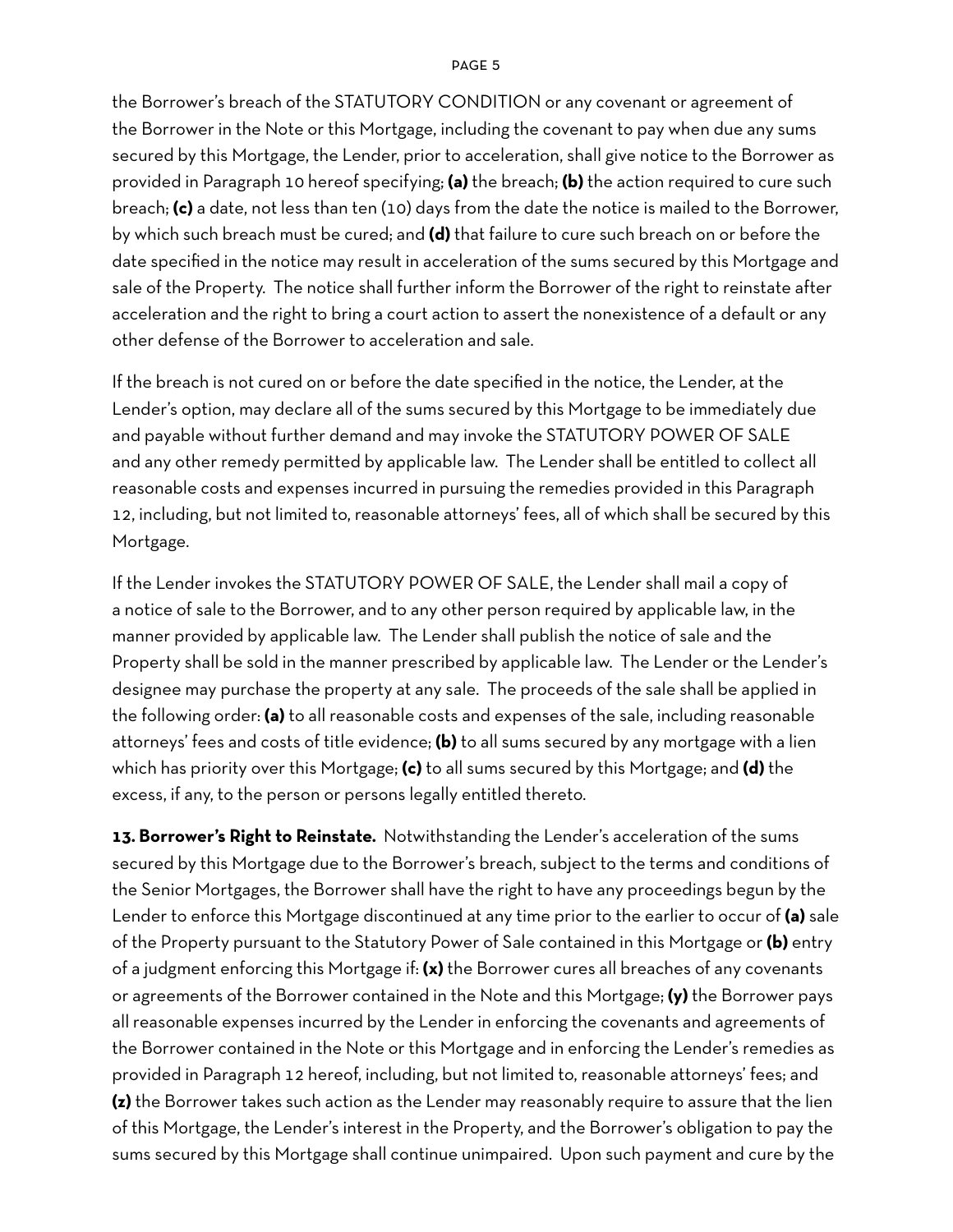Borrower, the Note and this Mortgage and the obligations secured hereby shall remain in full force and effect as if no acceleration had occurred.

14. Release. Upon the expiration of the term of the Note or upon proper payment of all sums secured by this Mortgage, the Lender shall discharge this Mortgage without cost to the Borrower. The Borrower shall pay all costs of recordation, if any.

[Signature Page Follows]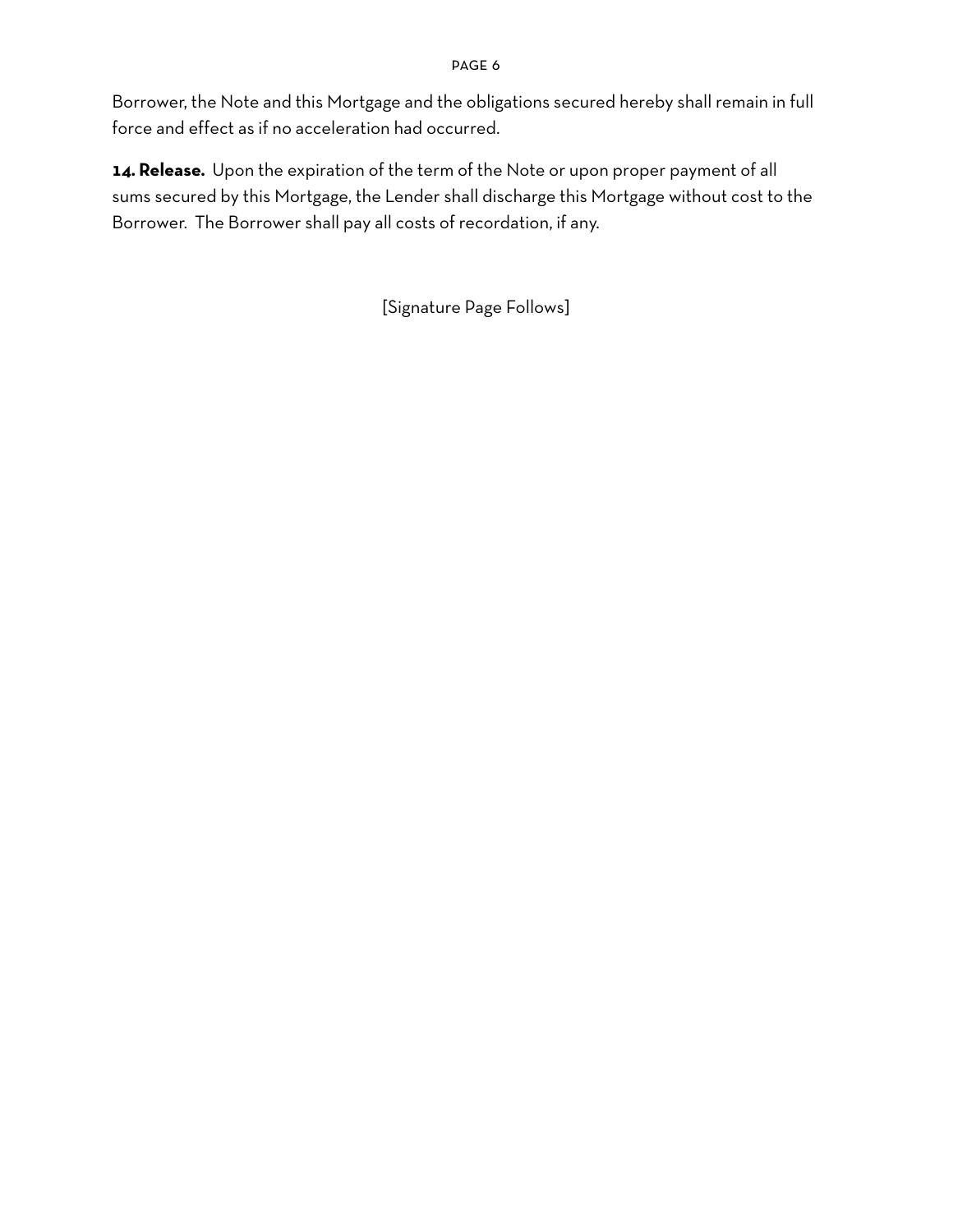page 7

**IN WITNESS WHEREOF,** the Borrower has executed this Mortgage under seal as of the date written above.

| <b>DATE</b> |
|-------------|
|             |
|             |
|             |
|             |

LENDER DATE

## **COMMONWEALTH OF MASSACHUSETTS**

Berkshire, ss.

| On this                     | day of                                                                                 | . 20 | , before me, the undersigned Notary |       |
|-----------------------------|----------------------------------------------------------------------------------------|------|-------------------------------------|-------|
| Public, personally appeared |                                                                                        |      | , proved to me through              |       |
|                             | satisfactory evidence of identification, which was                                     |      |                                     | to be |
|                             | the person whose name is signed on the preceding or attached document and acknowledged |      |                                     |       |
|                             | to me that he/she/they signed it voluntarily for its stated purpose.                   |      |                                     |       |

notary public

My commission expires: \_\_\_\_\_\_\_\_\_\_\_\_\_\_\_\_\_\_\_\_\_\_\_\_\_\_\_\_\_\_\_\_\_\_\_\_\_\_\_\_\_\_\_\_\_\_\_\_\_\_\_\_\_\_